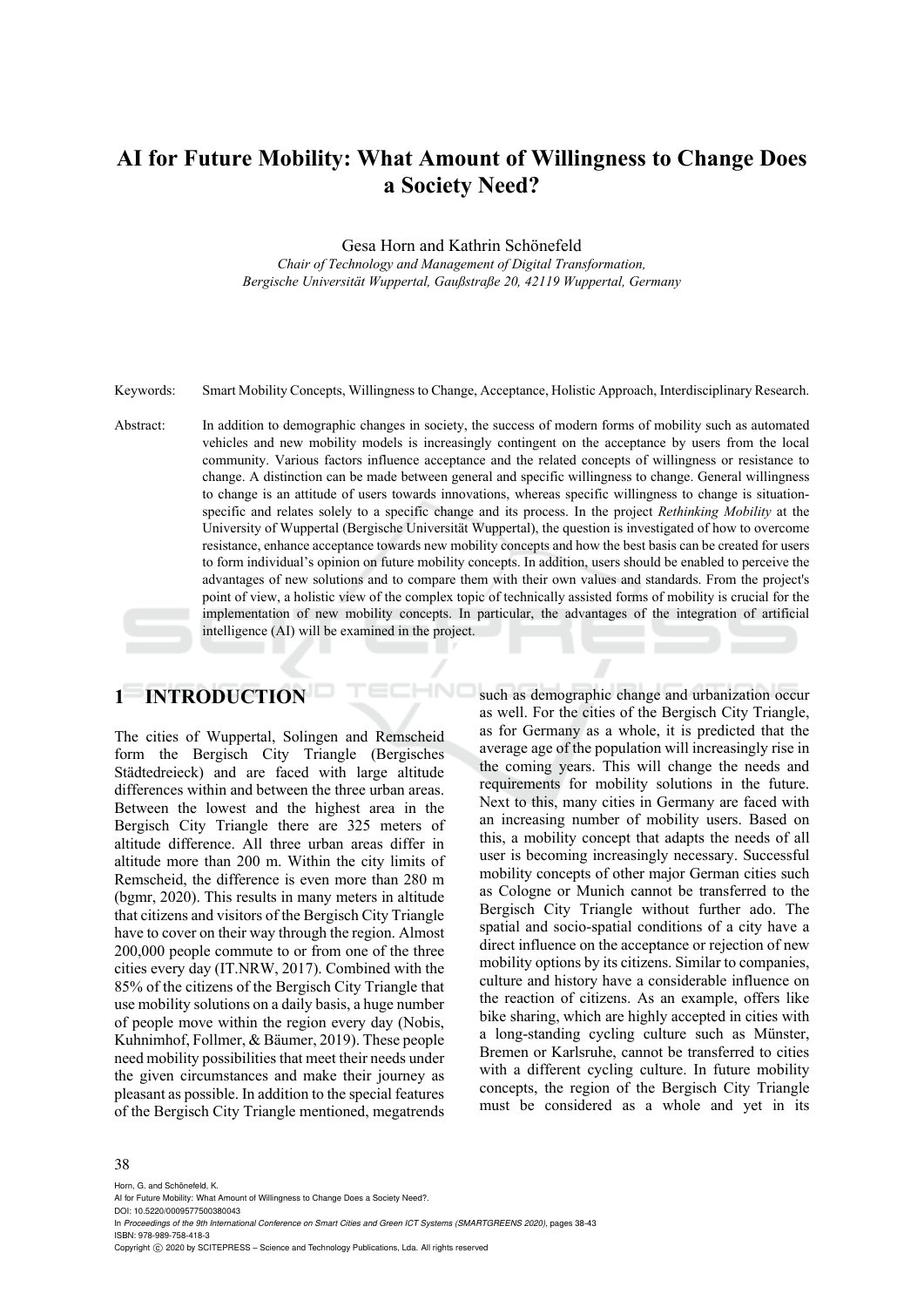uniqueness in order to find ideal solutions for existing challenges and circumstances. Furthermore, for a successful introduction of new mobility concepts it is crucial to satisfy the users' needs of mobility. It is important to detect and define specific factors that influence someone's willingness to change to enable the modernization of the mobility concept of the Bergisch City Triangle. The willingness to change is one of the crucial factors to increase the acceptance for innovations within the whole society of the region. The connection between acceptance and willingness to change as well as the importance of both concepts for the success of future mobility in the Bergisch City Triangle is explained in the following. Next to this the reasons why the citizens' acceptance and the early involvement of society are decisive criterions for a successful introduction and conversion of new mobility concepts will be discussed. To understand the challenge for a change on short notice insights in the environmental key characteristics in times of digital transformation and industry 4.0 are given next.

### **2 ENVIRONMENTAL CONTEXT**

People tend to assume that people know how other people will behave in a given situation. The assumption that people's behavior is that easy to understand leads to the persuasion that technical systems and machines can easily replicate human behavior. This hypothesis is not tenable, since human behavior is only rarely that unambiguous that it can be predicted correctly. With regard to the needs of potential users, it is often concluded that some people can formulate their own needs and generalized the results to the entire urban population. This presumption implies the risk that core needs of potential users will not be considered and that new mobility concepts will not be adopted because they miss out on the users' needs. Especially in technical areas, it is frequently expected that innovations which can objectively be perceived as useful and technically well implemented will be accepted by users as soon as the technical improvement over existing offers is recognized and the advantages are properly explained. The reasons why this approach is not sufficient to explain human behavior in its entirety are discussed in the following subchapter.

#### **2.1 Human Behavior**

In order to understand how people deal with innovations and environmental changes, it is important to understand what constitutes and affects human behavior. The unique aspect of humans compared to existing robots and machines is that humans can behave differently under similar conditions. Machines and robots have an inhuman and sometimes frightening effect on humans due to their "perfect" reactions. Human behavior is diverse and has complex causes that can be traced back to the interaction of various factors. Therefore, it is difficult to predict human behavior with any certainty. Human behavior is not driven by reflexes and drives and can rarely be replicated. Reactions to the same environmental conditions can be completely different from one time to another, since human behavior is the result of the interaction of numerous internal and external factors. Factors such as previous experiences and mood affect type and extent of behavior. In addition, factors such as group dynamics, environmental factors and individual personality traits have a considerable influence on human behavior (Freyth, 2017). Events that appear to be unrelated to the actual situation can fundamentally influence a person's judgement and consequently their reaction (Williams & Bargh, 2008).

A characteristic that builds the foundation for acceptance of environmental changes, such as the preferred type of mobility, is willingness to change. Willingness to change is, next to competence to change and possibility to change, an element of the individual intelligence to change. intelligence to change refers to the ability of a person to adapt to changing circumstances. Among intelligence to change, willingness to change defines, the individual's readiness to accept change and to embrace innovations (Baltes & Freyth, 2017). This does not mean that a person unconditionally accepts and integrates innovative alternatives into his or her everyday life but rather that the person is generally convinced that using the new alternatives is a possibility (Baltes & Freyth, 2017). The degree and access to one's personal willingness to change depends on the situation and can vary significantly according to environmental conditions.

Direct and moderating factors of willingness to change can be distinguished in risk and protective factors. On one hand, risk factors are factors that potentially weaken the willingness to change. Protective factors, on the other hand, are factors that enhance willingness to change and create ideal circumstances for a person to be open to change and new experiences. Risk and protective factors can further be divided into biological, psychological and social factors. All relevant factors are directly or indirectly related to the shown behavior and influence its occurrence either positively or negatively. In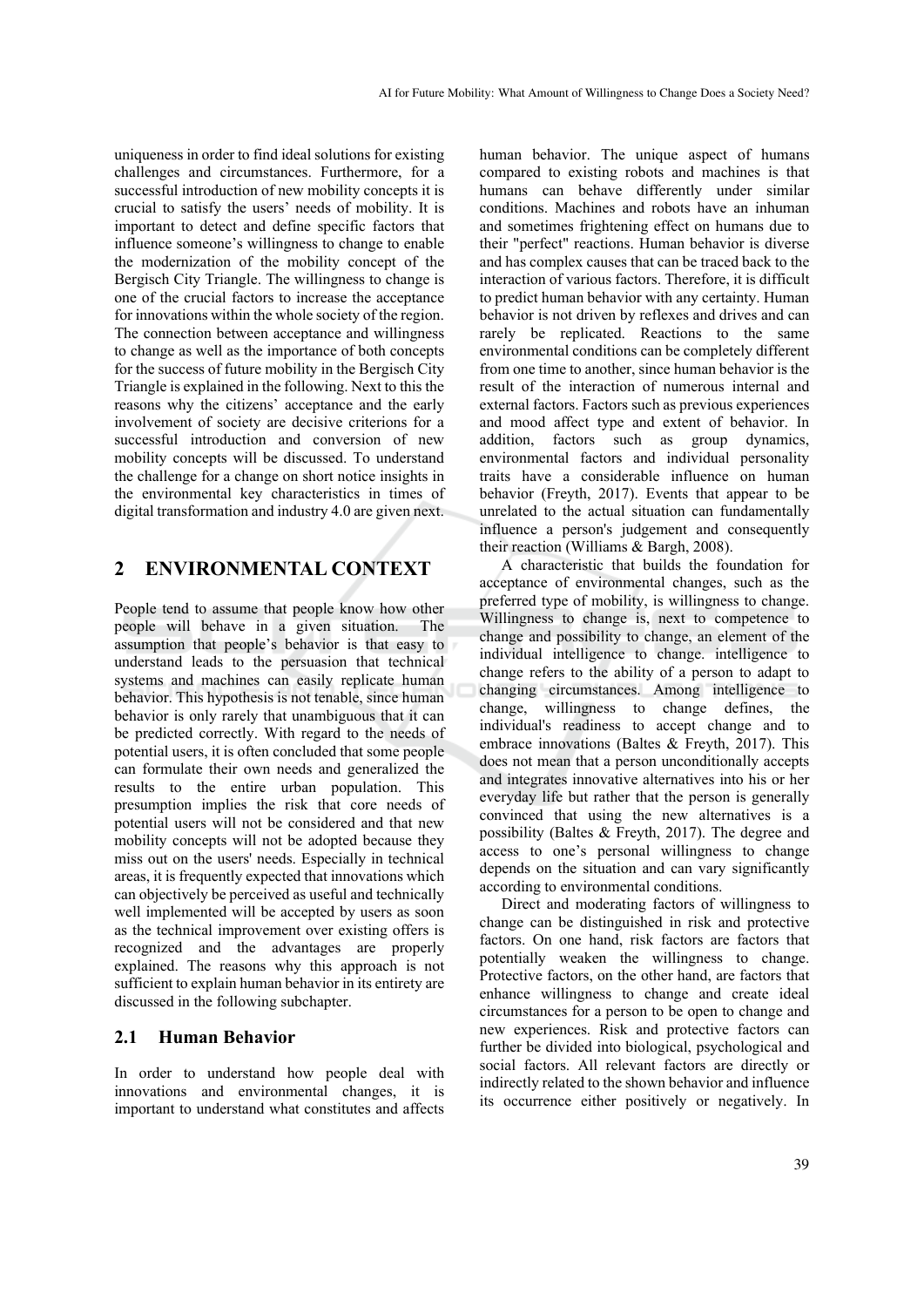addition to risk and protective factors, there are also neutral factors that have no influence on willingness to change or situation-related behavior (Figure 1).

Within the context of mobility, risk and protective factors of potential users' willingness to change can be defined. Risk factors are the factors that hinder or negatively influence openness towards new mobility concepts. Protective factors favor and promote acceptance in mobility context. Freyth (2017) identifies several factors that generally foster openness to new ideas regardless of the current situation, namely the general willingness to change. These factors include traits such as curiosity, optimism, frustration tolerance and risk affinity. Willingness to change is a trait that is rather consistent over time due to its connection to the Big Five personality traits and can be trained or encouraged within a biologically predetermined extent (Freyth (2017).

It is a time-consuming and divided process to define which factors are crucial to encourage both general and specific willingness to change. Specific willingness to change is situation-related. This type of willingness to change is connected but does not depend on one's general willingness to change. In order to increase the specific willingness to change, it is important that the need for change is transparent and plausible for the individual. Unless the reasons for the present situation cannot be maintained are communicated sufficiently, it is difficult even for people with a strong general willingness to change to be open to change. The advancement of willingness to change is an interaction of general and specific willingness to change (Freyth, 2017).

At present no studies on a universal understanding of acceptance factors for future mobility innovations have been published. Particular applications have been examined and the acceptance of these technologies have been surveyed. A comprehensive presentation regarding the acceptance of entire mobility concepts including hard and soft facts has not yet been established. One reason for this shortage might be the fact that very few cities began to implement a fully integrated smart mobility concept yet. With regard to the improvement of acceptance, willingness to change is mentioned as a fundamental criterion in the organizational field. In the organizational context a high willingness to change among employees is a key factor for the company's success, as willingness to change is closely linked to innovation orientation (Franklin & Krüger, 2017). For a continuous competitiveness it is essential for companies to manage change and to explore innovations. In order for this to work successfully at



Figure 1: Factors of Willingness to Change

an increasingly rapid pace, an early and long-term review of the risk and protective factors of willingness to change is essential for the success of a change process.

Since there are no studies on willingness to change in the mobility sector yet, it is questionable to what extent connections can be transferred from an organizational context to a mobility context. Studies on acceptance of mobility concepts can be built upon findings from organizational research and evolve from there. Specific conditions that have to be considered for research on acceptance and willingness to change in the mobility sector of the Bergisch City Triangle will be explained in the following.

#### **2.2 Mobility Revolution**

For a revolution of current mobility systems, a holistically designed model that is available at short notice is crucial in order to keep track of and act to global technology development, to achieve climate goals and at the same time to meet the citizens' needs. Cities and city councils have a major advantage in achieving their set goals if citizens are open to new forms of mobility and are keen to explore new offers. This is the only way to counteract the trend of rising car numbers and the resulting increase in traffic jams in most city centers. Openness to mobility changes can be optimized and supported by targeting the greatest possible willingness to change of citizens when implementing new mobility offers and formulating them accordingly.

Based on the assumption that the distribution of willingness to change among mobility users shows a similar distribution as innovation projects it can be assumed that  $\frac{1}{6}$  of all users show a high willingness to change and are very curious about new possibilities (Rogers, 1962). According to Rogers' diffusion theory (1962) it can be assumed that  $\frac{1}{6}$  of potential users will seldom or even never interact with new possibilities as long as the innovation is new and unfamiliar. They start to use an innovation if the product or process is fully integrated into the everyday life. On the remaining 66 % risk and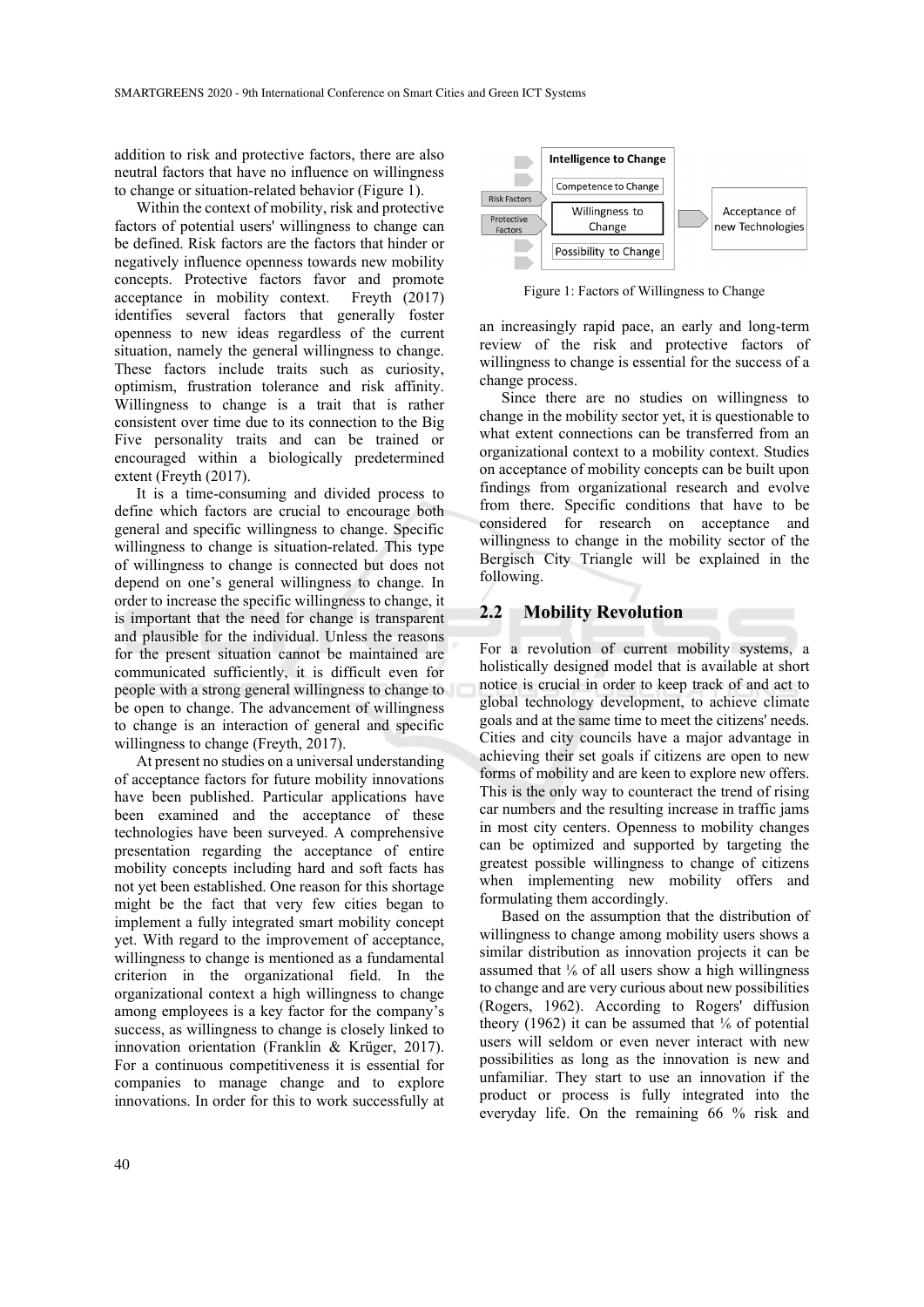protective factors have a crucial impact. In addition to previous personal experience and the general willingness to change, the way to address innovations and convey information is critical to the acceptance of all kind of innovations (Freyth, 2017).

To increase willingness to change it is crucial to communicate the necessity of (behavioral) change in a comprehensible way. In mobility context concerns and fears of users need to be considered. In addition, disadvantages of the current mobility solutions should be communicated transparently. To actively shape the future of mobility in cooperation with potential users, a change of faith among potential users should be initiated, and a process of rethinking initiated. A project of the University of Wuppertal investigates how acceptance of new mobility concepts are distributed among citizens of the Bergisch City Triangle and which factors have a positive or a negative effect on the acceptance of a general and inclusive mobility solution.

## **3 RETHINKING MOBILITY**

Defining the possibilities of artificial intelligence (AI) within the mobility revolution and a sustainable development of new forms of mobility is a major goal of modern mobility concepts of the Bergisch City Triangle for the next years. The cities of Wuppertal, Remscheid and Solingen are cooperating with local transport companies, an economic development agency, an automotive supplier and the University of Wuppertal on a certain real-life laboratory project called *Bergisch.Smart\_Mobility*. Funded by the Ministry of Economic Affairs, Innovation, Digitalisation and Energy of NRW in Germany the project *Bergisch.Smart\_Mobility* aims to implement AI as an enabler of future mobility until the end of 2021.

Four subprojects have been defined within the larger project *Bergisch.Smart\_Mobility* that deal with different perspectives and methods on artificial intelligence as enabler for the future of mobility. The subprojects conduct on one hand insights in technical future topics such as Smart Vehicle Architecture, On-Demand Services and AI-based Traffic Management. On the other hand, in the project *Rethinking Mobility* an integrated approach to modernize forms of mobility in the Bergisch City Triangle in a sustainable manner and the development of holistic solutions is researched. The latter is the foundation of the planned research of users' acceptance and resistance. A more detailed insight into the objectives and methods of *Rethinking Mobility* as well as the projects structure will be given in the following sections.

### **3.1 Project Objectives**

The goal of artificial intelligence as an enabler for future mobility is closely linked to major social and economic challenges. The ideal transport system does not only need to be technically successful, but also have to meet the needs and requirements of citizens and providing companies. Furthermore, only a few ethically relevant challenges of new mobility forms and technologies can be solved without considered the larger context. Even though there is a great interest in smart mobility solutions on both sides, the provider and the potential user, prior to *Bergisch.Smart\_Mobility* there were no successful and sustainable restructured concept of a connected mobility for the Bergisch City Triangle that combine the various needs and interests within a holistic solution.

An investigation on general requirements and expectations of potential users of intelligent mobility systems illustrates the challenge: Many citizens are convinced that modern mobility systems are mainly relevant for the industry and they do not see any need for personal action. Accordingly, the willingness to actively engage in the mobility revolution is not very pronounced. In shaping future networked communities and regions, the involvement and commitment of citizens and civil society as well as companies is particularly important. The Bergisch City Triangle offers good structural conditions for a joint and cooperative path into the future of mobility. Within the framework of *Rethinking Mobility*, an innovation ecosystem will be established for AIbased mobility in the Bergisch City Triangle which empowers citizens, qualifies skilled workers, encourages entrepreneurs and refreshes established educational structures.

### **3.2 Solution Strategy**

In the context of the entire research project *Bergisch.Smart\_Mobility*, the subproject *Rethinking Mobility* serves as a source for comprehensive information about developments in the larger project in a broad dialogue all significant stakeholders. Furthermore, requirements for AI-based mobility systems and user needs are identified as well as economic and ecological potentials and challenges are analyzed. In order to promote acceptance and the implementation of new mobility concepts, factors for the acceptance of future mobility concepts are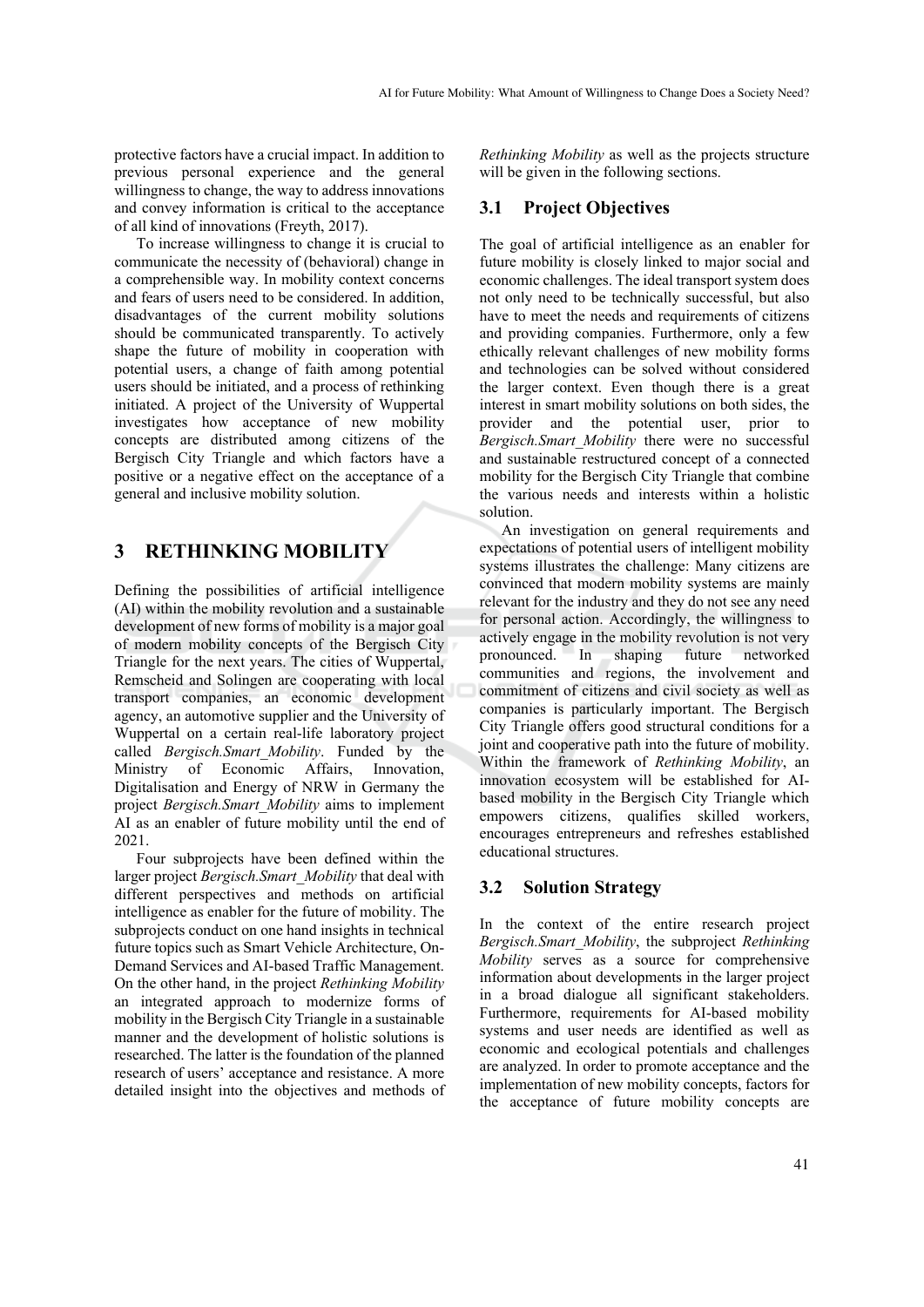identified and interpreted in the further course of the project to generally foster acceptance. To achieve these goals, it is important to consider the willingness to change and other influencing factors of acceptance. Within the subproject *Rethinking Mobility* two large scientific studies will be examined to fully explore the mechanisms underlying an increased or decreased acceptance. Firstly, interviews will be conducted with experts and key figures of mobility related topics. The aim of the interviews is to define potential needs and requirements of mobility user. Based on the results of the interviews a quantitative survey will be conducted to explore the actual acceptance of mobility concepts satisfying the former defined needs. By this survey a large number of participants will be asked to receive results that can be generalized for the Bergisch City Triangle. The factors that will be defined within the survey to enhance and defend the acceptance of smart mobility concepts will be examined in more detail. The role of willingness to change will be explored if necessary to answer questions regarding acceptance. Crucial for the entire subproject *Rethinking Mobility* is to involve civil society in the development of smart solutions in order to design effects sustainable. This interdisciplinary and integrated approach may offer potential for receiving new insights that has not been detected so far.

In addition to the focuses already mentioned, a dissertation is conducted within the context of *Rethinking Mobility*. The aim of the dissertation is to develop a model that encourages the willingness to change of the users of modern mobility solutions. The model is expected to provide general recommendations for introduction forms and methods to support willingness to change with regard to new mobility concepts. Subsequently, it should be investigated to what extent the model can be transferred to other regions and cities. In many modern mobility concepts cities intensively consider the integration of artificial intelligence. Several cities have started first pilot projects. Among implementations and offers of AI companies, it is important for cities and local authorities to consciously choose certain opportunities of artificial intelligence in relation to their goals. Technical solutions should not only be used because they are available but because they fulfil a need. Local authorities take their own decisions and accompany the resulting development and implementation. The first step towards intelligent mobility systems is learning about opportunities and needs. Local authorities, citizens and company representatives can analyze how artificial intelligence is integrated into other regions and the local effects of these initiatives.

At the same time, their own competences should be applied and integrated into social discussions. Finally, it is essential to raise awareness for the complex challenges and opportunities arising from the use of artificial intelligence for economy, society, politics and science, and to guide relevant stakeholders more closely to the subject.

By dealing with something new or unknown like AI, personal knowledge limitations are reached by individuals. When engaging in something unfamiliar, personal mental order structures, for example the degree of familiarity with a technology, are put into perspective. Once the technology is familiar and users trust it, users use it. In order to ensure curiosity and interest rather than a defensive reaction, understanding plays a special role (Schönefeld, 2016). For this reason, the main goal of the project *Rethinking Mobility* is to provide information about AI and new mobility technologies that will be available in the future (Schönefeld, 2016). The different participation and research formats of *Rethinking Mobility* are supported by an interdisciplinary team of experts. The project will make a significant contribution by integrating citizens as well as SMEs as designers and users in the innovation ecosystem and thus to use artificial intelligence comprehensively as an enabler for future mobility.

### **4 SUMMARY**

The mobility revolution is inevitable and most cities and local authorities currently face the challenge to develop sustainable and green mobility solutions in the short term to fulfil the users' and providers' needs as well as the political requirements. A comprehensive reorientation of local authorities is required to inform citizens about new mobility concepts at an early stage and to involve the community within the development process. This is the sole way to enhance acceptance among citizens.

In order to improve the acceptance of modern mobility solutions in the Bergisch City Triangle of Wuppertal, Solingen and Remscheid, it is essential to take an interdisciplinary and integrated view of the subject area, as proposed by the project *Rethinking Mobility* at the University of Wuppertal. The substantial acceptance of innovative concepts is appropriate as a certain number of users has to be reached in order to sustainably implement an innovation. If a majority of citizens accept an innovation other people are also open to test or even use a new technology. A city needs a society that is